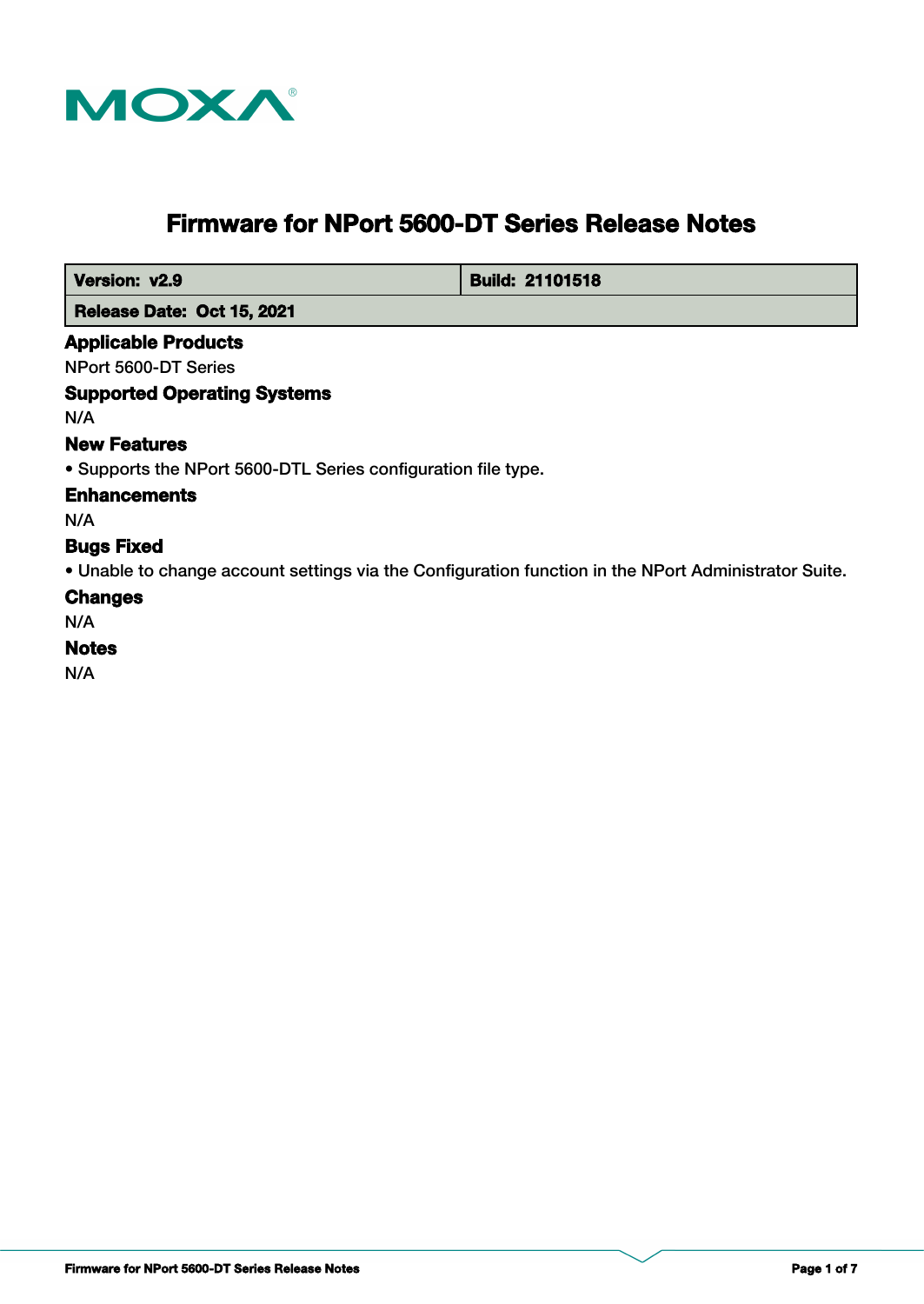

#### **Version: v2.8 Build: Build 21032913**

 **Release Date: Mar 31, 2021**

### **Applicable Products**

NPort 5600-DT Series

### **Supported Operating Systems**

N/A

### **New Features**

- Supports remote log function.
- Supports turning on HTTPS with TLS 1.2 by default.
- Supports MXconfig v2.6 and MXview v3.1.20.
- Added a notification regarding the limitation on the length of sensitive data.

### **Enhancements**

- Solved security issues: CWE-319, CVE-2020-1938, CVE-2013-0631.
- Records username, source IP, and port number in "Event Log" and "System Log".
- Upgraded mbedTLS to v2.7.15.
- Disables Telnet console by default.
- Disables TLS 1.0/1.1 by default.
- Adds an account lockout mechanism for web, Telnet, and MOXA service.
- Removes SSL 2.0 and lower (keeps TLS 1.0/1.1/1.2).
- Improved the UI and UX on "Configuration file import/export and pre-shared key".
- Extended the validity period of the certificate.
- Rejects an unrecognized host header when HTTP is configurable.

### **Bugs Fixed**

- NPort sends a DUP ACK while handshaking.
- The NPort would still send "ALIVE" command packets after serial data had been transmitted.
- Saving configuration from DHCP server to flash too frequently.
- An email event could not be sent while the SNMP service was disabled.
- The default gateway was invalid when the IP address ended with ".0".
- The connection status could not be displayed correctly in NPort Administrator—Port Monitor.
- TCP client mode could not connect to TCP server mode on the same NPort.
- Account's password could not be set correctly via NPort Administration Suite 1.x version.
- The device might restart after getting the SNMP MIB value of tcpConnRemPort.
- The NPort might send a duplicate ACK in TCP server mode while doing a handshake.
- The operation mode RFC2217 was missing.
- Sent NTP requests frequently when NTP connection failed.
- Syslog server cannot receive Cold Start event log when DUT's IP is assigned by DHCP server.
- The message of NTP sync success was not easy to clarify.
- The message of the logout page showed the incorrect device model name.
- NPort would respond to system time for "timestamp" ICMP packet.
- Web server would respond to nonexistent file.
- Telnet console could not be used correctly while the serial console was disabled.

### **Changes**

N/A

### **Notes**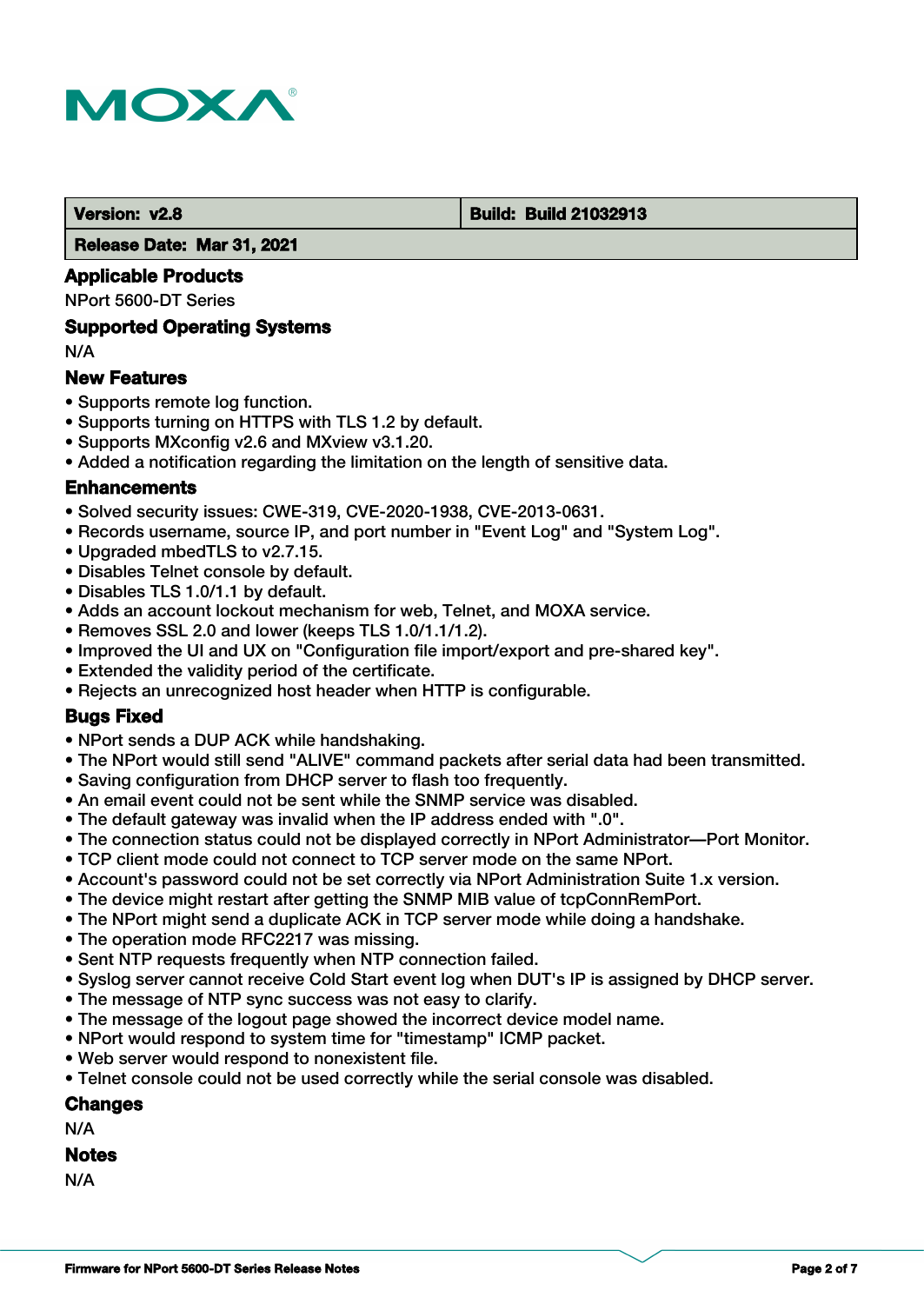

| Version: v2.7                      | <b>Build: Build 19051014</b> |
|------------------------------------|------------------------------|
| Release Date: Feb 13, 2020         |                              |
| <b>Applicable Products</b>         |                              |
| NPort 5600-DT Series               |                              |
| <b>Supported Operating Systems</b> |                              |
| N/A                                |                              |
| <b>New Features</b>                |                              |
| Supports wide temperature models.  |                              |
| <b>Enhancements</b>                |                              |
| N/A                                |                              |
| <b>Bugs Fixed</b>                  |                              |
| N/A                                |                              |
| <b>Changes</b>                     |                              |
| N/A                                |                              |
| <b>Notes</b>                       |                              |
| N/A                                |                              |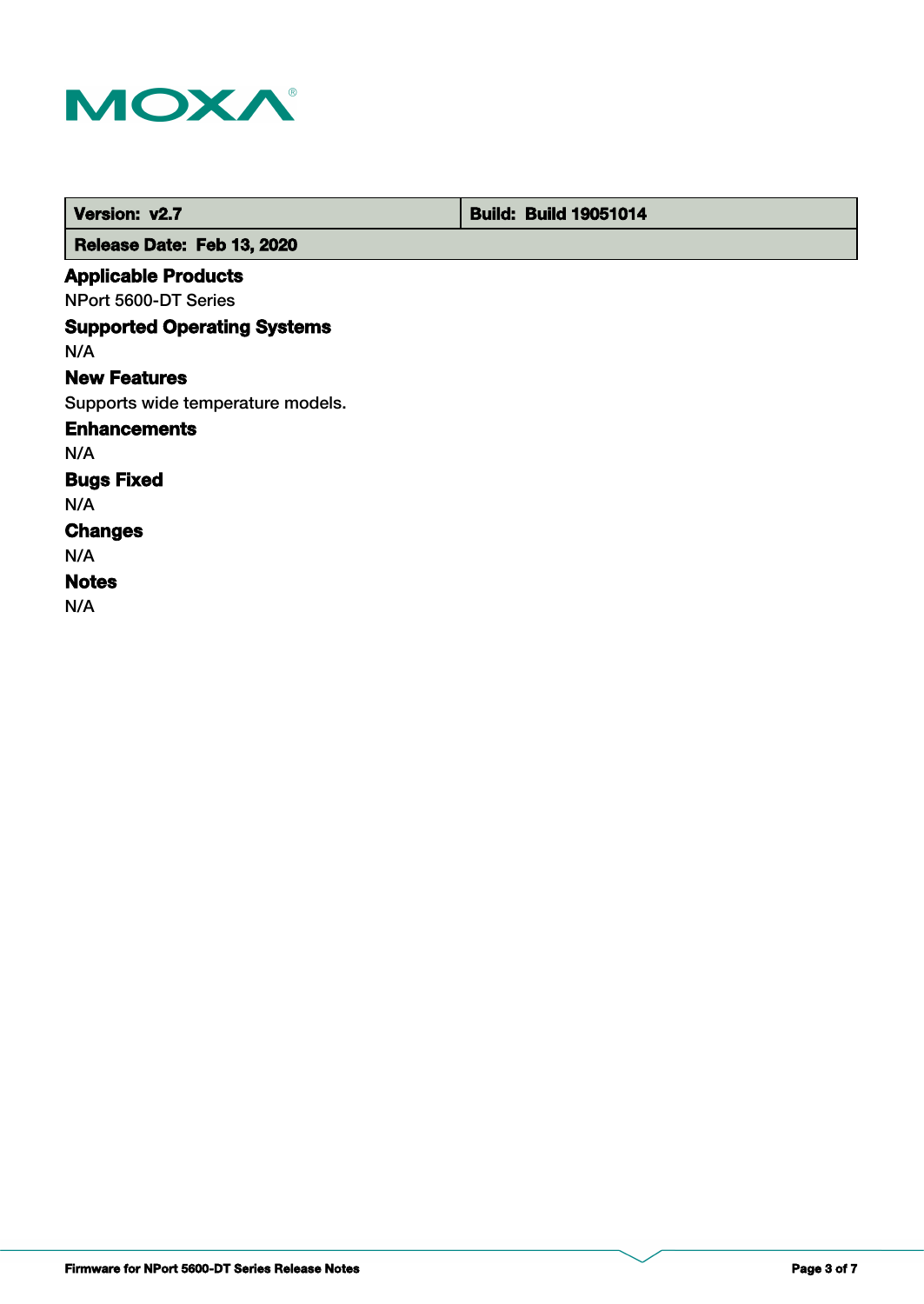

#### **Version: v2.6 Build: Build: Build 19032122**

 **Release Date: Mar 29, 2019**

### **Applicable Products**

NPort 5600-DT Series

### **Supported Operating Systems**

N/A

### **New Features**

- Supports HTTPS.
- Supports MXview auto-topology function.
- Supports MXconfig.
- Supports SNMPv2c.
- Supports IGMP.
- Supports new flash because of component end-of-life.

### **Enhancements**

• Accessible IP list can now be used to restrict all device services.

• Complies with Moxa Security Guidelines on the following: Account Authentication Management, Network Service Management, and Audit and Log Management.

• CVE-2017-14028: An attacker may be able to exhaust memory resources by sending a large amount of TCP SYN packets.

• CVE-2017-16715: An attacker may be able to exploit a flaw in the handling of Ethernet frame padding that may allow for information exposure.

• CVE-2017-16719: An attacker may be able to inject packets that could potentially disrupt the availability of the device.

• Updates the web UI.

### **Bugs Fixed**

• NPort does not send SNMP Authentication Failure trap.

• Pair connection mode cannot resolve the domain name.

### **Changes**

N/A

### **Notes**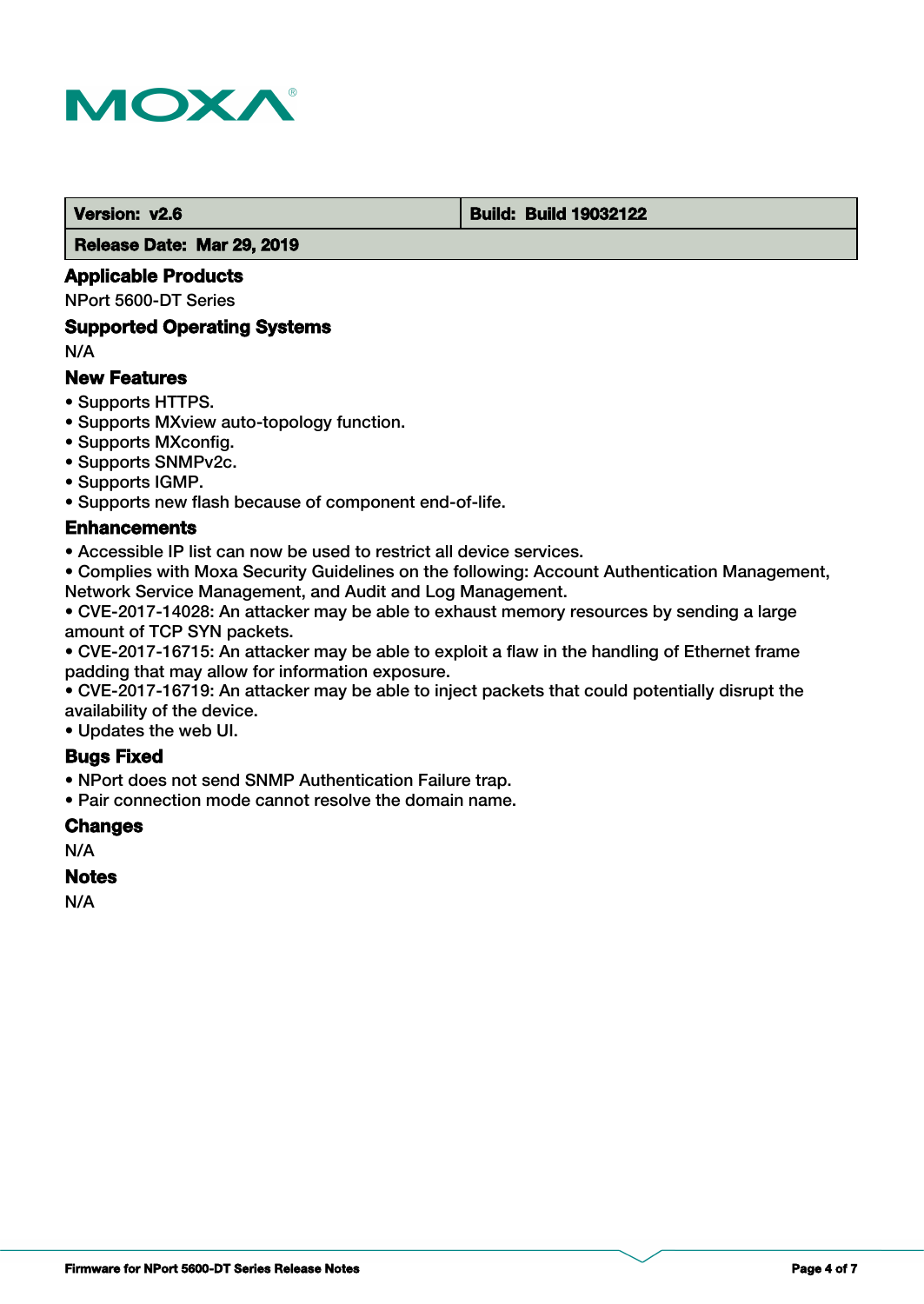

 **Version: v2.5 Build: Build: Build 17030709** 

 **Release Date: Mar 14, 2017**

### **Applicable Products**

NPort 5610-8-DT, NPort 5610-8-DT-J, NPort 5650-8-DT, NPort 5650I-8-DT, NPort 5650-8-DT-J

# **Supported Operating Systems**

N/A

**New Features**

N/A

### **Enhancements**

N/A

## **Bugs Fixed**

• The user's password and SNMP community name may be exposed by a buffer overflow issue.

### **Changes**

N/A

## **Notes**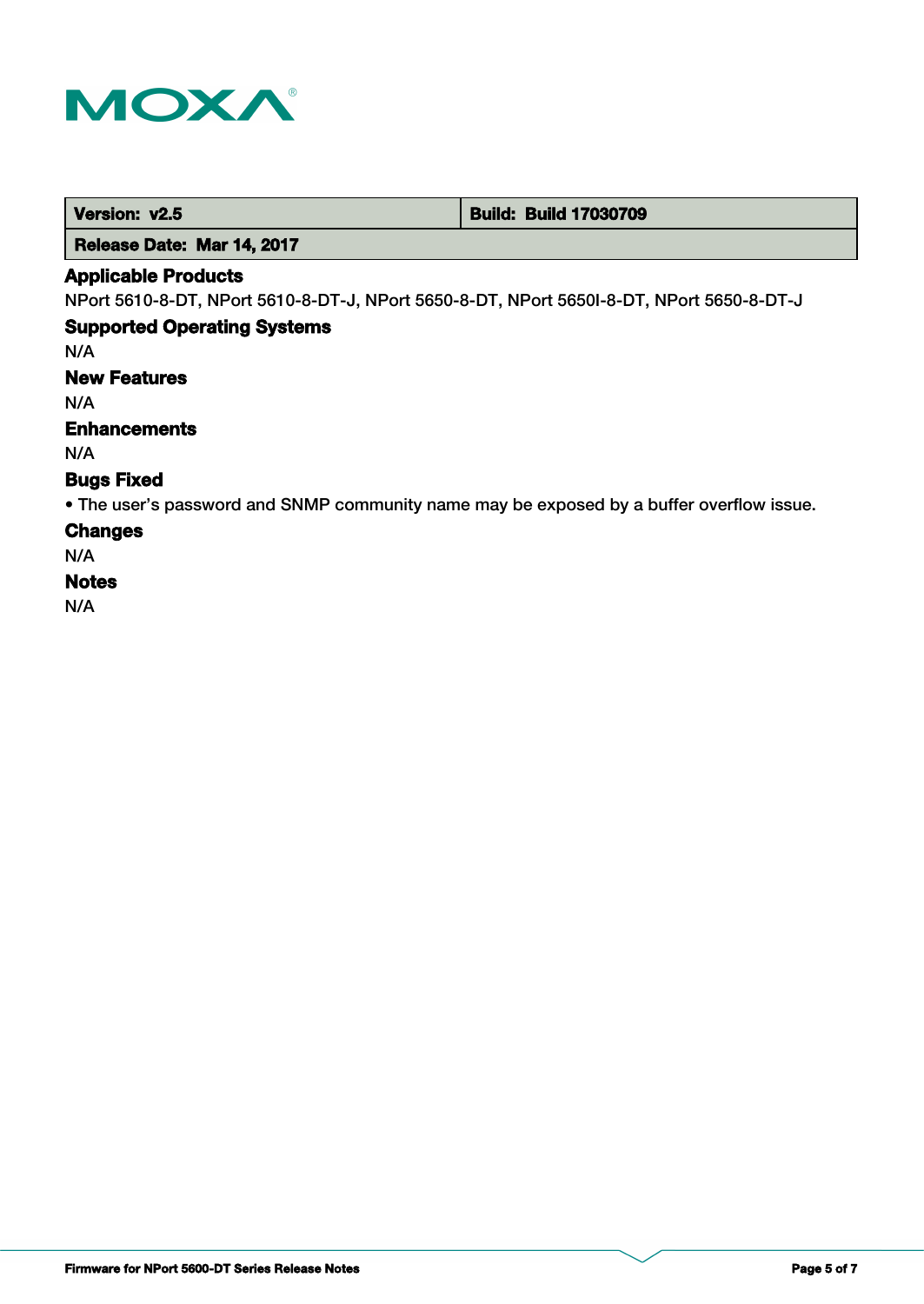

#### **Version: v2.4 Build: Build: Build 16100514**

 **Release Date: N/A**

### **Applicable Products**

NPort 5610-8-DT, NPort 5610-8-DT-J, NPort 5650-8-DT, NPort 5650I-8-DT, NPort 5650-8-DT-J

### **Supported Operating Systems**

N/A

### **New Features**

N/A

### **Enhancements**

- Enhanced web login security and supports 5 users logged in simultaneously.
- Extended HTTP challenge ID length from 32 bits to 256 bits.
- Enabled the default password "moxa".
- Increased CSRF protection mechanism.
- Increased XSS protection mechanism.
- The IP address of the NPort can be set to an address ending with 0 or 255.

• Supports "ARP probe" in RFC5227. NPort would respond for ARP requests with sender IP address 0.0.0.0.

### **Bugs Fixed**

• NPort cannot send e-mail using Google's SMTP server.

• In pair connection mode, master does not pull down RTS/DTR signal after the TCP connection is broken.

• Command port sends lots of "D\_ASPP\_CMD\_ALIVE" packets after running for 50 days.

• NPort may reboot or hang from several buffer overflow attacks through Telnet, SSH, DSCI, SNMP, HTTP, and HTTPS.

### **Changes**

N/A

### **Notes**